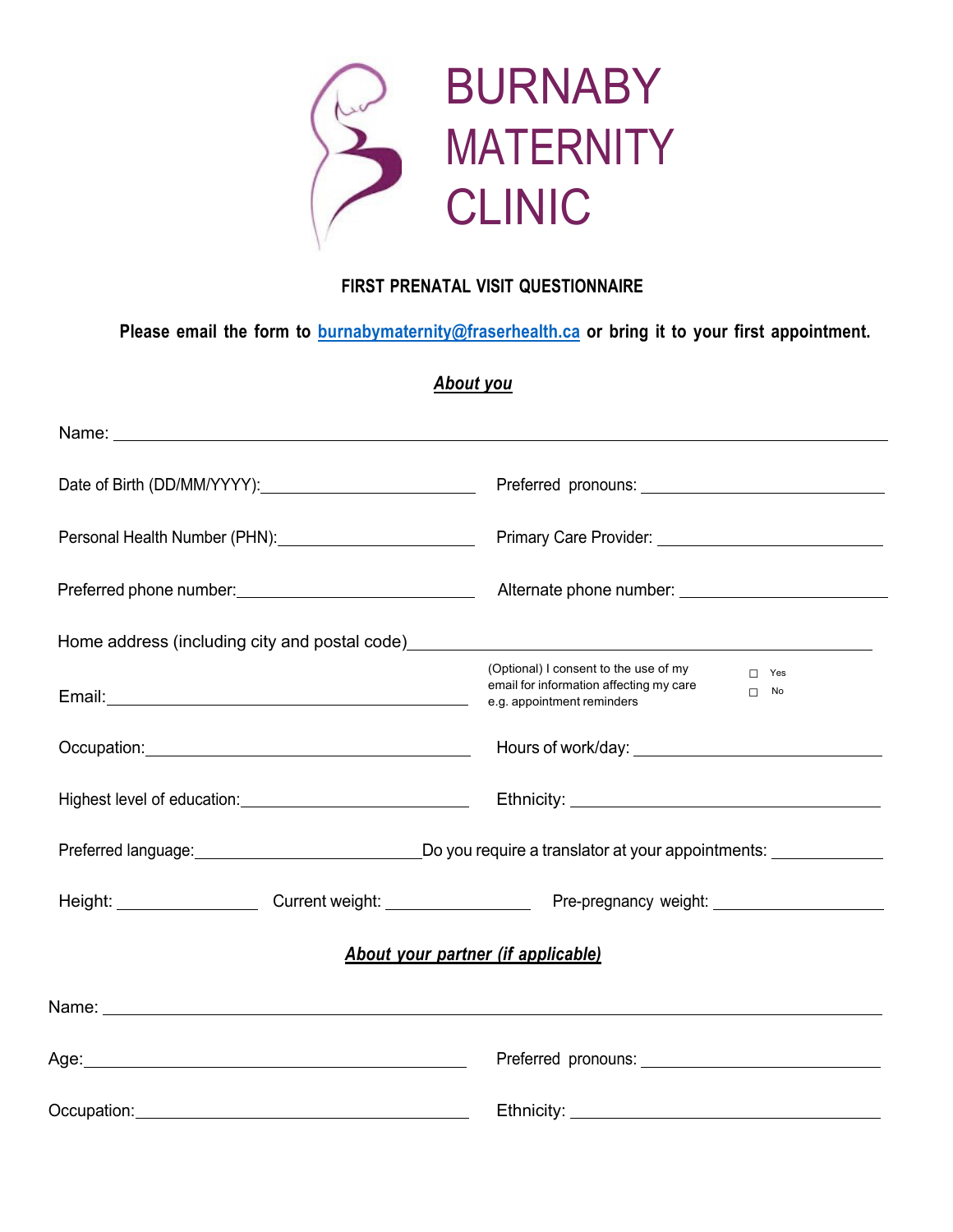### *About your current pregnancy*

What is important to you for your care during this pregnancy?

| Is this an IVF (in vitro fertilization)    | $\Box$ NO | □ YES                 |                                                                                                                                                                                                                                                                                                                                                                                                                         |
|--------------------------------------------|-----------|-----------------------|-------------------------------------------------------------------------------------------------------------------------------------------------------------------------------------------------------------------------------------------------------------------------------------------------------------------------------------------------------------------------------------------------------------------------|
| pregnancy?                                 |           |                       |                                                                                                                                                                                                                                                                                                                                                                                                                         |
| Any spotting or bleeding?                  | $\Box$ NO | $\Box$                |                                                                                                                                                                                                                                                                                                                                                                                                                         |
|                                            |           | <b>YES</b>            |                                                                                                                                                                                                                                                                                                                                                                                                                         |
| Any nausea?                                | $\Box$ NO | $\Box$                | Is it getting better, worse, or staying                                                                                                                                                                                                                                                                                                                                                                                 |
|                                            |           | <b>YES</b>            |                                                                                                                                                                                                                                                                                                                                                                                                                         |
|                                            |           |                       | the same? $\frac{1}{\sqrt{1-\frac{1}{2}}}\frac{1}{\sqrt{1-\frac{1}{2}}}\frac{1}{\sqrt{1-\frac{1}{2}}}\frac{1}{\sqrt{1-\frac{1}{2}}}\frac{1}{\sqrt{1-\frac{1}{2}}}\frac{1}{\sqrt{1-\frac{1}{2}}}\frac{1}{\sqrt{1-\frac{1}{2}}}\frac{1}{\sqrt{1-\frac{1}{2}}}\frac{1}{\sqrt{1-\frac{1}{2}}}\frac{1}{\sqrt{1-\frac{1}{2}}}\frac{1}{\sqrt{1-\frac{1}{2}}}\frac{1}{\sqrt{1-\frac{1}{2}}}\frac{1}{\sqrt{1-\frac{1}{2}}}\frac$ |
| Any infections or fevers?                  | $\Box$ NO | $\Box$                |                                                                                                                                                                                                                                                                                                                                                                                                                         |
|                                            |           | <b>YES</b>            |                                                                                                                                                                                                                                                                                                                                                                                                                         |
|                                            |           |                       |                                                                                                                                                                                                                                                                                                                                                                                                                         |
| When was the first day of your last        |           |                       |                                                                                                                                                                                                                                                                                                                                                                                                                         |
| menstrual period?                          |           |                       |                                                                                                                                                                                                                                                                                                                                                                                                                         |
| Is your menstrual cycle regular?           | $\Box$ NO | $\Box$                | How long is your cycle?                                                                                                                                                                                                                                                                                                                                                                                                 |
|                                            |           | <b>YES</b>            |                                                                                                                                                                                                                                                                                                                                                                                                                         |
|                                            |           |                       | days                                                                                                                                                                                                                                                                                                                                                                                                                    |
| Have you had any ultrasounds for this      | $\Box$ NO | Have you planned one? |                                                                                                                                                                                                                                                                                                                                                                                                                         |
| pregnancy?                                 |           |                       | $\Box$ YES, on (date)                                                                                                                                                                                                                                                                                                                                                                                                   |
|                                            |           |                       | (location)                                                                                                                                                                                                                                                                                                                                                                                                              |
|                                            |           | $\Box$ NO             |                                                                                                                                                                                                                                                                                                                                                                                                                         |
|                                            |           |                       |                                                                                                                                                                                                                                                                                                                                                                                                                         |
|                                            | □ YES     |                       | $(date)$ , at $(weeks)$<br>$On \_\_\_\_\_\_\_\_\_$                                                                                                                                                                                                                                                                                                                                                                      |
|                                            |           |                       | (location)<br>at the contract of the contract of the contract of the contract of the contract of the contract of the contract of the contract of the contract of the contract of the contract of the contract of the contract of the contrac                                                                                                                                                                            |
|                                            |           |                       |                                                                                                                                                                                                                                                                                                                                                                                                                         |
| Genetic testing is available to screen for | $\Box$ NO | □ YES                 |                                                                                                                                                                                                                                                                                                                                                                                                                         |
| syndromes (such as Down syndrome). Are     |           |                       |                                                                                                                                                                                                                                                                                                                                                                                                                         |
| you interested in genetic testing?         |           |                       |                                                                                                                                                                                                                                                                                                                                                                                                                         |

### *Your pregnancy history*

If this is your first pregnancy, skip this section. If this is not your first pregnancy, please list your previous pregnancies:

#### **Previous pregnancy loss due to miscarriage, stillbirth, or abortion:**

| Year | How many<br>weeks? | What surgery or medication did you need, if any? |
|------|--------------------|--------------------------------------------------|
|      |                    |                                                  |
|      |                    |                                                  |
|      |                    |                                                  |
|      |                    |                                                  |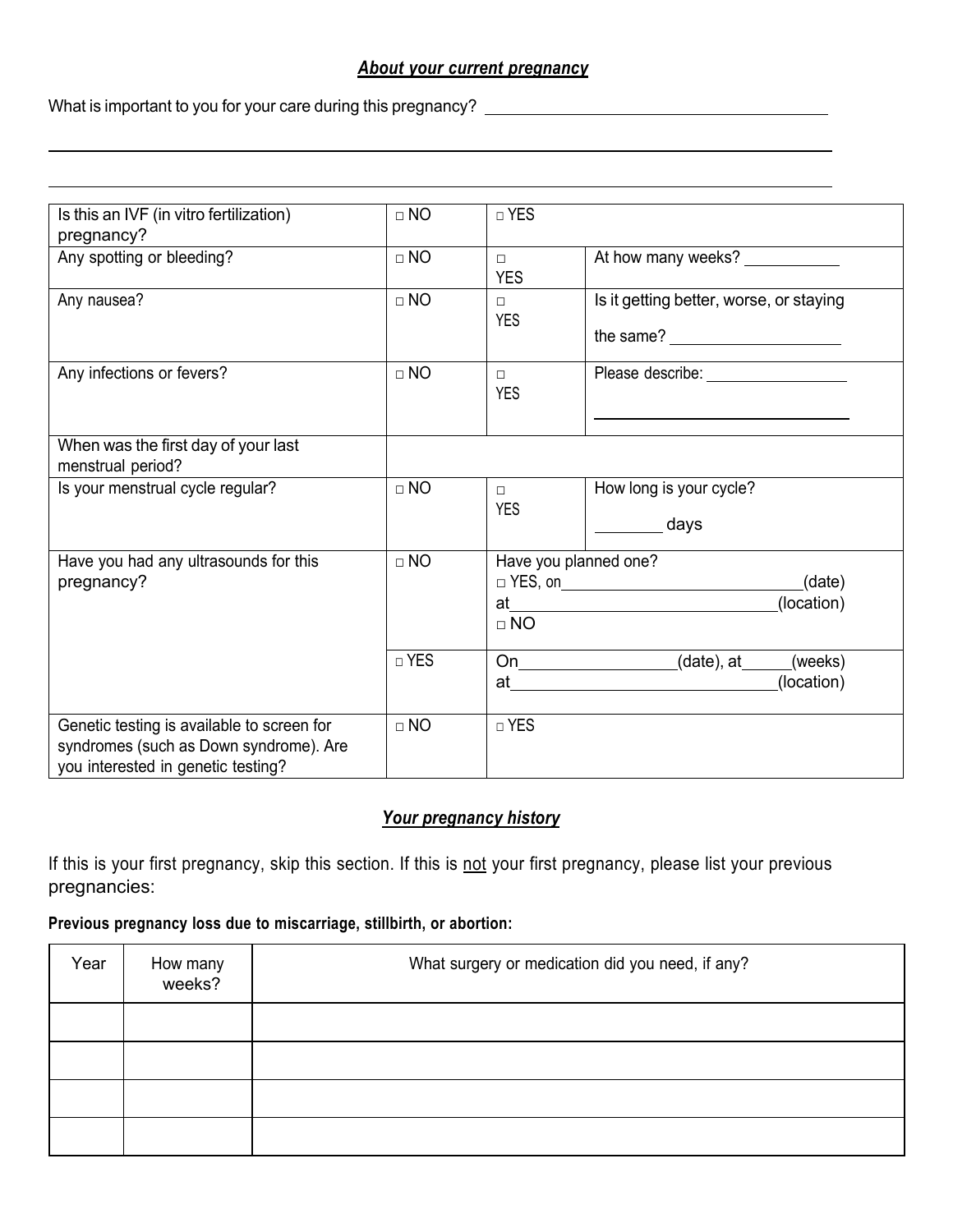### **Previous births:**

Please provide as much detail as you can.

| Date (DD/MM/YY):                     |                  | Country:                          |                            |  |
|--------------------------------------|------------------|-----------------------------------|----------------------------|--|
| Name of hospital or birthing centre: |                  |                                   |                            |  |
| Weeks pregnant:                      | Hours of labour: | □ C-section<br>□ Vaginal delivery | $\Box$ Forceps<br>□ Vacuum |  |
| Complications:                       |                  |                                   |                            |  |
| Baby's sex:<br>$\Box$ Male           | □ Female         | Baby's birth weight:              |                            |  |
| Date (DD/MM/YY):                     |                  | Country:                          |                            |  |
| Name of hospital or birthing centre: |                  |                                   |                            |  |
| Weeks pregnant:                      | Hours of labour: | □ C-section<br>□ Vaginal delivery | □ Forceps<br>□ Vacuum      |  |
| Complications:                       |                  |                                   |                            |  |
| Baby's sex:<br>$\Box$ Male           | $\Box$ Female    | Baby's birth weight:              |                            |  |
|                                      |                  |                                   |                            |  |
| Date (DD/MM/YY):                     |                  | Country:                          |                            |  |
| Name of hospital or birthing centre: |                  |                                   |                            |  |
| Weeks pregnant:                      | Hours of labour: | □ C-section<br>□ Vaginal delivery | $\Box$ Forceps<br>□ Vacuum |  |
| Complications:                       |                  |                                   |                            |  |
| Baby's sex:<br>$\Box$ Male           | □ Female         | Baby's birth weight:              |                            |  |
|                                      |                  |                                   |                            |  |
| Date (DD/MM/YY):                     |                  | Country:                          |                            |  |
| Name of hospital or birthing centre: |                  | □ C-section                       | $\Box$ Forceps             |  |
| Weeks pregnant:                      | Hours of labour: | $\Box$ Vaginal delivery           | □ Vacuum                   |  |
| Complications:                       |                  |                                   |                            |  |
| Baby's sex:<br>$\Box$ Male           | □ Female         | Baby's birth weight:              |                            |  |

Were there any unusual circumstances that happened during your previous births? *For example: fast delivery, heavy bleeding, retained placenta, shoulder dystocia, breech position*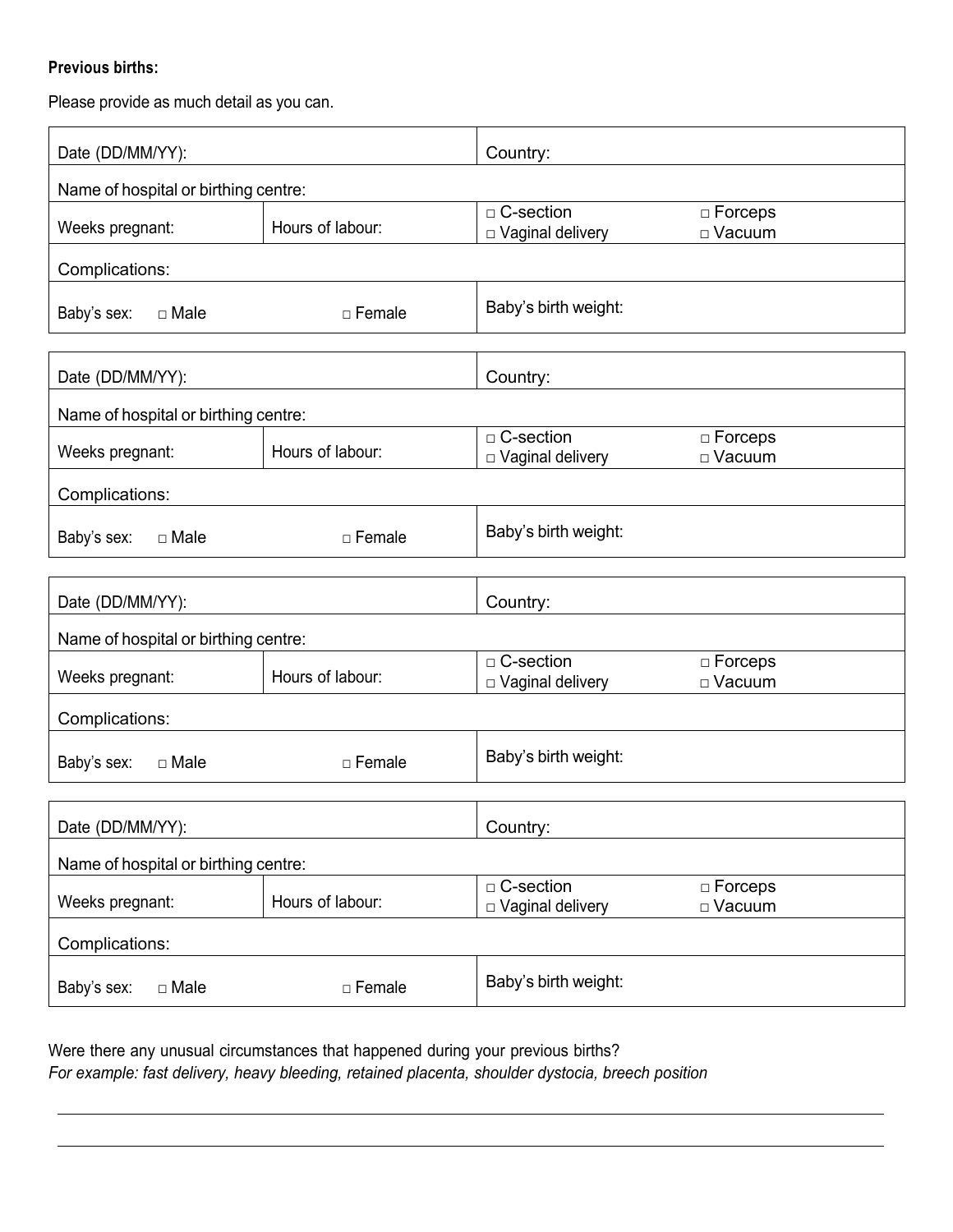# *Your medical history*

| Do you have any medication<br>allergies?                                                                   | NO        | YES | Your reaction(s): Vour reaction(s):       |
|------------------------------------------------------------------------------------------------------------|-----------|-----|-------------------------------------------|
| Are you taking any medicines?<br>Please include any prenatal vitamins<br>and over the counter medications. | <b>NO</b> | YES | Please list all medicines and doses here: |

## **Have you ever had:**

| Surgery?<br>For example: Therapeutic<br>abortions, breast augmentation,<br>other plastic surgery, wisdom<br>teeth removal | $\Box$ NO | □ YES                 | When were the surgeries, what surgeries, and why? |
|---------------------------------------------------------------------------------------------------------------------------|-----------|-----------------------|---------------------------------------------------|
| Problems with anesthesia<br>during surgery?                                                                               | $\Box$ NO | $\overline{\Box}$ YES | Please describe:                                  |
| Procedures or concerns involving<br>the uterus, ovaries or cervix?<br>For example: Abnormal pap<br>smears, cone biopsy    | $\Box$ NO | $\Box$ YES            | Please describe:                                  |
| When was your last pap smear (DD/MM/YY)?                                                                                  |           |                       |                                                   |
| Heart or lung problems?<br>For example: High blood<br>pressure, asthma                                                    | $\Box$ NO | □ YES                 | Please describe:                                  |
| Back or spine problems?                                                                                                   | $\Box$ NO | □ YES                 | Please describe:                                  |
| Serious infections or sexually<br>transmitted infections (STIs)<br>For example: Hepatitis, herpes                         | $\Box$ NO | □ YES                 | Please describe:                                  |
| Chickenpox?                                                                                                               | $\Box$ NO | □ YES                 | Please describe:                                  |
| Blood concerns?<br>For example: Blood clots in<br>your legs or lungs, bleeding<br>disorders                               | $\Box$ NO | □ YES                 | Please describe:                                  |
| Stomach problems?<br>For example: Irritable bowel<br>syndrome, acid reflux                                                | $\Box$ NO | □ YES                 | Please describe:                                  |
| Bladder or kidney problems?                                                                                               | $\Box$ NO | $\Box$ YES            | Please describe:                                  |
| Thyroid problems or diabetes?                                                                                             | $\Box$ NO | □ YES                 | Please describe:                                  |
| Neurological concerns?<br>For example: Seizures,<br>headaches                                                             | $\Box$ NO | □ YES                 | Please describe:                                  |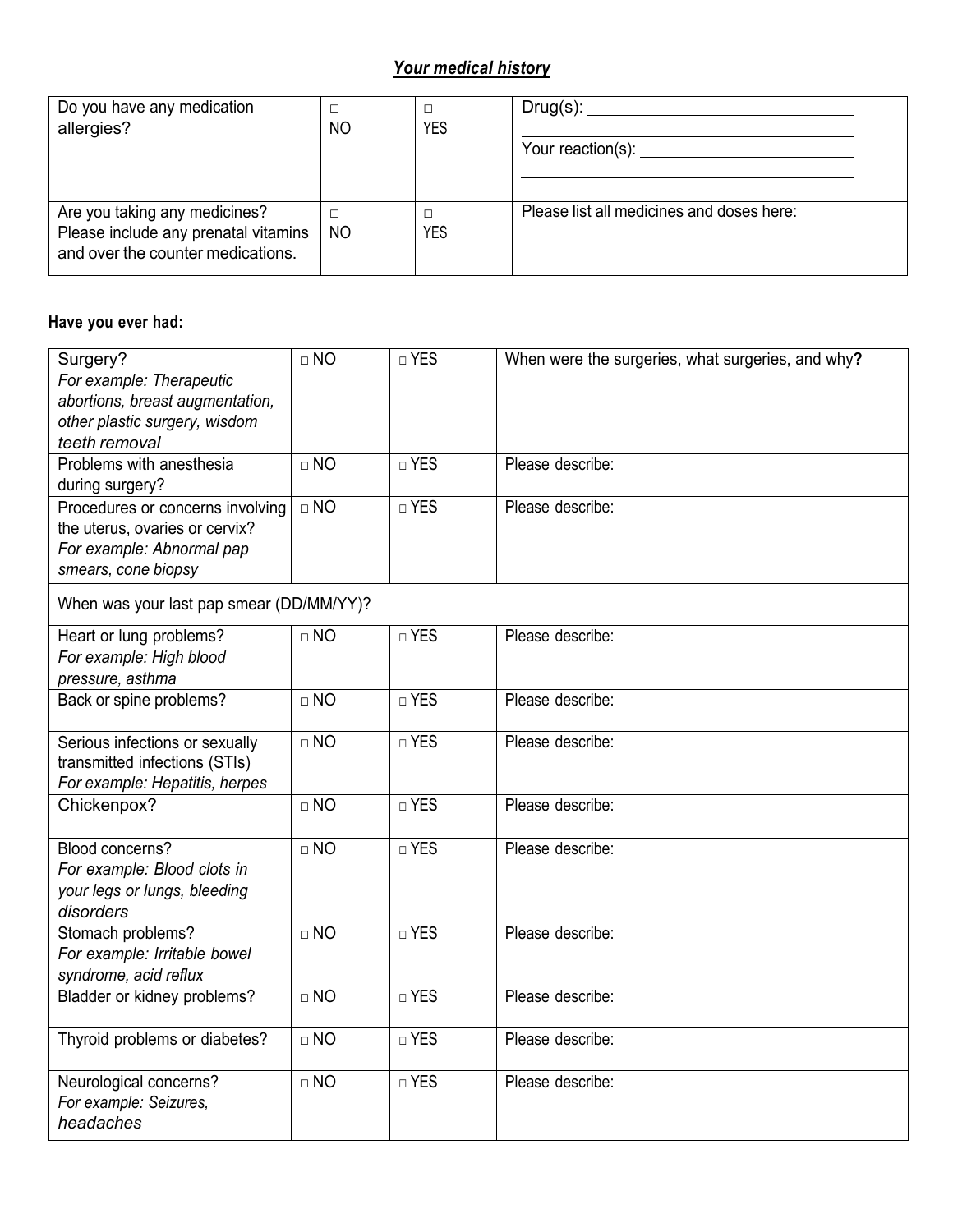| Mental health concerns?       | $\Box$ NO | ∃ YES | Please list any medications or hospital admissions: |
|-------------------------------|-----------|-------|-----------------------------------------------------|
| For example: Anxiety,         |           |       |                                                     |
| depression, bipolar disorder, |           |       |                                                     |
| psychosis                     |           |       |                                                     |

Do you have any other health concerns not listed above?<br>
<u>Do you have any other health concerns not listed above?</u><br>
<u>Letter and the contract of the contract of the contract of the contract of the contract of the contract o</u>

## *Your family history*

## **Do you have a family history of:**

| Pregnancy complications?                | $\Box$ NO | □ YES | Which relatives?               |
|-----------------------------------------|-----------|-------|--------------------------------|
| For example: High blood pressure,       |           |       |                                |
| diabetes                                |           |       | Please describe complications: |
|                                         | $\Box$ NO | □ YES | Please describe:               |
| Birth defects or genetic<br>conditions? |           |       |                                |
| Heart disease?                          | $\Box$ NO | □ YES | Which relatives?               |
| For example: Heart attacks,             |           |       |                                |
| bypass surgery, strokes, heart          |           |       |                                |
| failure                                 |           |       |                                |
| High blood pressure?                    | $\Box$ NO | □ YES | Which relatives?               |
|                                         |           |       |                                |
| Diabetes?                               | $\Box$ NO | □ YES | Which relatives?               |
|                                         |           |       |                                |
|                                         |           |       |                                |
| Mental health concerns?                 | $\Box$ NO | □ YES | Which relatives?               |
| For example: Depression, anxiety        |           |       |                                |
|                                         |           |       |                                |
| Problematic alcohol use?                | $\Box$ NO | □ YES | Which relatives?               |
|                                         |           |       |                                |
|                                         | $\Box$ NO | □ YES | Which relatives?               |
| Drug addiction?                         |           |       |                                |
|                                         |           |       |                                |
| Clotting disorders?                     | $\Box$ NO | □ YES | Which relatives?               |
| For example: Blood clots in the legs    |           |       |                                |
| or lungs                                |           |       |                                |
| Bleeding disorders?                     | $\Box$ NO | □ YES | Which relatives?               |
|                                         |           |       |                                |
|                                         |           |       |                                |

## *Your lifestyle and social history*

| Are you on a special diet? | $\Box$ NO | <b>YES</b><br>$\sim$ | Please describe: |
|----------------------------|-----------|----------------------|------------------|
| For example: Vegan,        |           |                      |                  |
| vegetarian                 |           |                      |                  |
|                            |           |                      |                  |